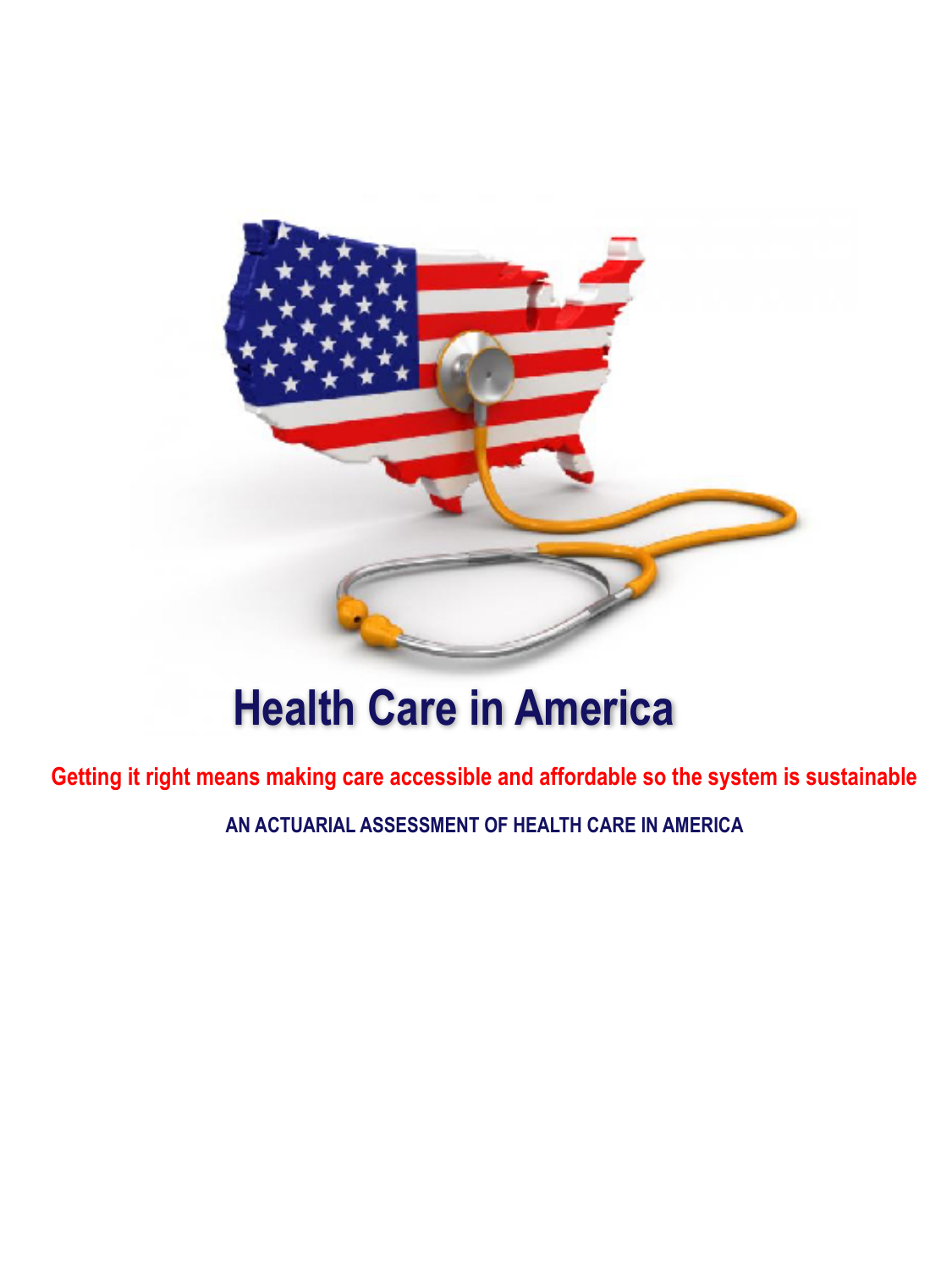

**AN ACTUARIAL ASSESSMENT OF HEALTH CARE IN AMERICA** 

# **TABLE OF CONTENTS**

| <b>RESEARCH CONCLUSION</b> | P. 1        |
|----------------------------|-------------|
| A SYSTEM IN DISTRESS       | P. 1        |
| <b>LESSONS LEARNED</b>     | <b>P.</b> 4 |
| ACTUARIAL PRINCIPLES AND   |             |
| THE PROCESS OF CHANGE      | P. 6        |
| <b>GETTING IT RIGHT</b>    | P. 8        |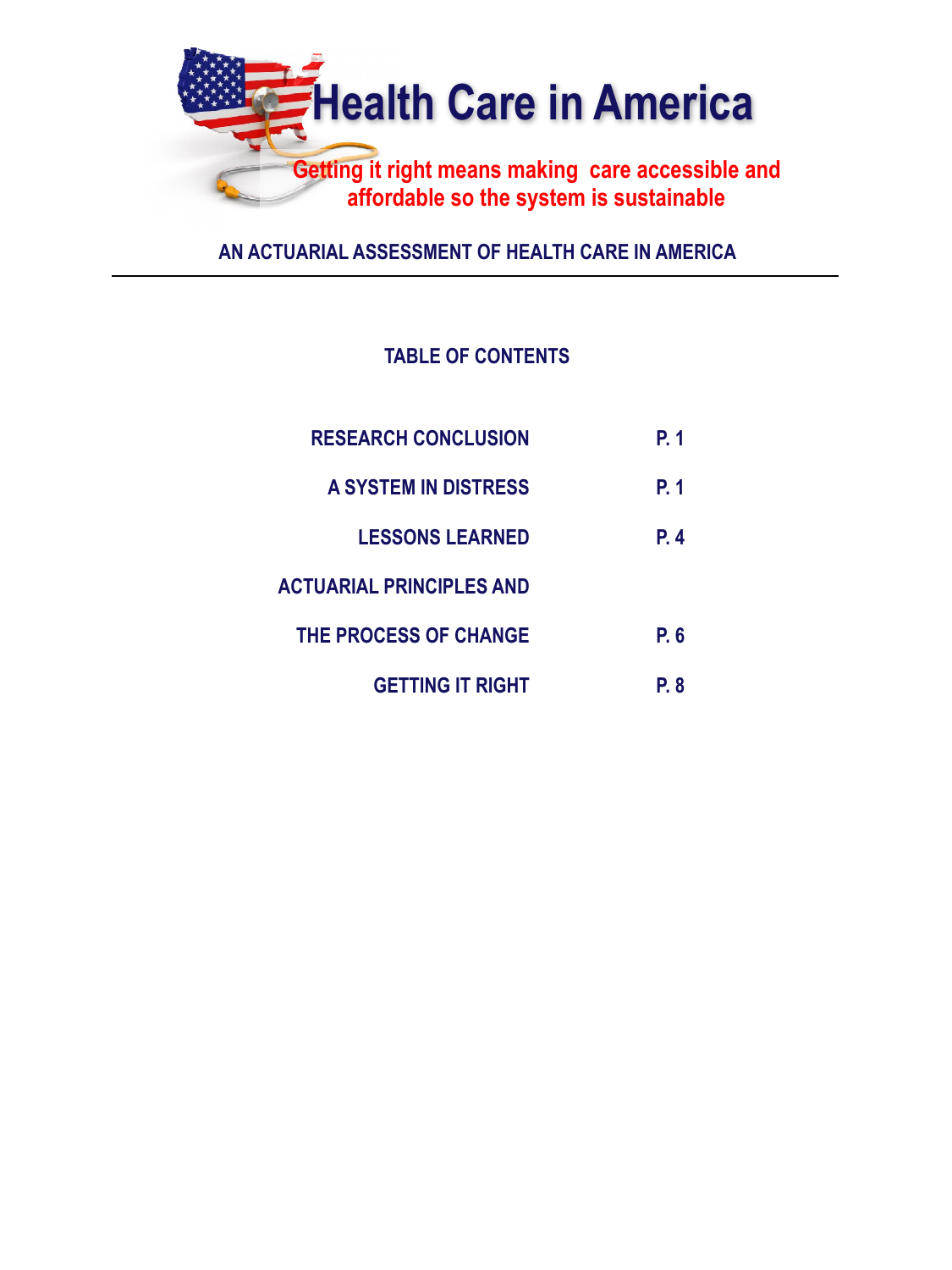

# **AN ACTUARIAL ASSESSMENT OF HEALTH CARE IN AMERICA**

**Research Conclusion of the Concerned Actuary Group\*:** The United States health care system is the envy of the world for its development and delivery of life saving measures, but the financing of, and access to, that system is in a perilous state.

# **A System in Distress**

The United States Health Care System is demonstrating at least seven signs of serious financial and operational stress, including:

# **1. Costs are roughly 18% on a close to \$19 trillion economy.**

|          |                 | a                   | (3)        | States by Selected Periods From 1920-2010<br>ш | œг                 | [6]                    |  |
|----------|-----------------|---------------------|------------|------------------------------------------------|--------------------|------------------------|--|
|          | w               | <b>Health care</b>  | HANTE CALL | Armest                                         | Annual             | Expess of Growth in    |  |
|          | <b>GOP INS</b>  | <b>Expenditures</b> | to GDP     | Gewath In                                      | Growth In          | Health care to GDP     |  |
| Chart    | <b>Rillinns</b> | in S Rillians       | (2)/(1)    | GEIF                                           | <b>Health cars</b> | $1 + (5)(7) + (4)(-1)$ |  |
| 1923     | 588             | 1                   | 1.6%       | $\sim$                                         | $\sim$             | $\sim$                 |  |
| 1945     | 223             | 6                   | 2.2%       | 3.8                                            | ورد                | 1.1                    |  |
| 1965     | 719             | 42                  | 5.8%       | 6.0                                            | 11.4               | 51                     |  |
| 1983     | 2,788           | 256                 | 5.2%       | 6.8                                            | 12.8               | 3.1                    |  |
| 1995     | 7,419           | 1,027               | 13.9%      | 6.7                                            | 9.7                | 28                     |  |
| 2010     | 14,508          | 2,600               | 17.9%      | 4.6                                            | 6.4                | 17                     |  |
| $1015^*$ | 13500           | 3,400               | 18.4%      | 41                                             | 4.6                | A.                     |  |

\* From National Health Care Expenditures as found in the Statistical Abstract of the United States or other Government Data Sources.

Figure 1 above shows how costs have increased over time relative to GDP. Note that the average annual growth rates in health care costs have exceeded the average annual growth in GDP by more than 3 percentage points since 1945. From 1920 to 1945, the average excess was about 1 percentage point. And even though health care spending increases have moderated in the last few years, it is not nearly enough as these cost trends are still exceeding wage growth.

<sup>\*</sup>The Concerned Actuary Group [\(http://www.concernedactuaries.com\)](http://www.concernedactuaries.com) was founded in 2010 by a group of prominent actuaries dedicated to prov[idi](http://www.concernedactuaries.com)ng [f](http://www.concernedactuaries.com)u[ll](http://www.concernedactuaries.com), accurate, an[d](http://www.concernedactuaries.com) easily understood analyses of the financial realities affecting the funding and security of our nation's public finance and social insurance programs in an effort to ensure that the nation's public finance and social insurance programs are designed and managed with the actuarial discipline and transparency such programs deserve and should require..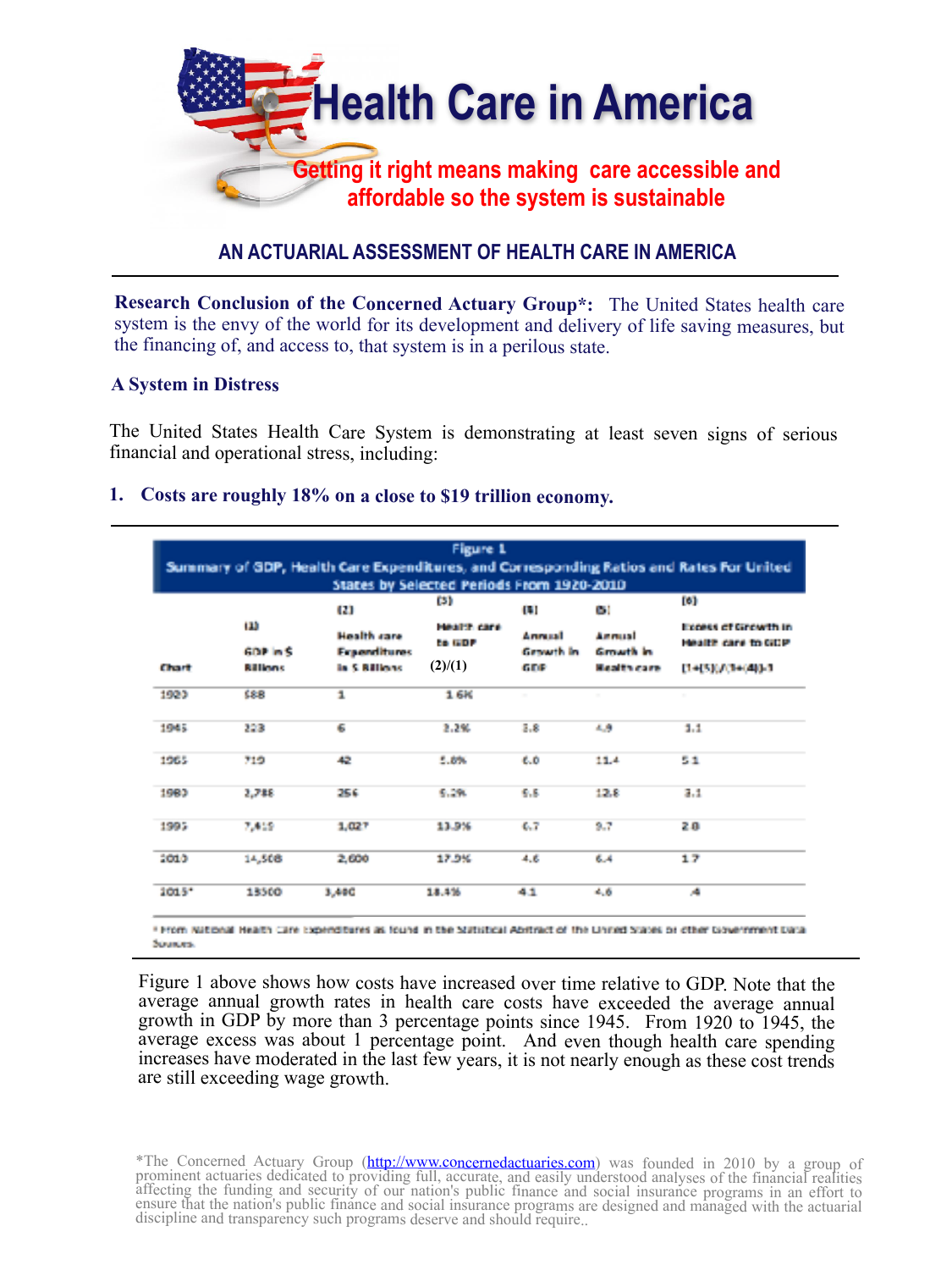

# **ACTUARIAL ASSESSMENT**

# **2. The lack of direct participation by consumers in funding health care has created an environment where consumers demand the best care with insufficient regard to its cost.**

As employer-provided coverage and government-provided coverage has increased, out-of-pocket consumer spending decreased, from about 48 percent of total health care spending in 1960 to 11 percent in 2010. This rapid ascent in the proportion of costs covered by third parties has correlated with a dramatic increase in the ratio of health care expenditures from 4.5% to 18% during this period. However, since 2010 out of pocket costs have reversed direction and increased to an estimated 15% while the ratio of health care expenditures has remained fairly steady, increasing only a little. This strong correlation between consumer participation in funding and the cost of health care is apparent in the last row of Figure 2.<sup>1</sup>

| Out of Pocket, Health Care Spending and GBF Compared for Selected Years? |      |      |            |      |                                                                                                               |       |                 |
|--------------------------------------------------------------------------|------|------|------------|------|---------------------------------------------------------------------------------------------------------------|-------|-----------------|
|                                                                          | 1950 | 1970 | 1980       | 1990 | 2000                                                                                                          | 2010  | 2016            |
| <b>Ratio COP to</b><br><b>HCE la'</b>                                    | AH 1 | .333 | 227        | 191  | .144                                                                                                          | .115  | .147            |
| <b>Katio HCE to</b><br><b>GOP (D)</b>                                    | ,045 | .DEN | <b>UVI</b> | 48   | .134                                                                                                          | .180  | .383            |
| Katio of [k] to<br>Hall                                                  | .093 | .205 | 404        | -533 | .526                                                                                                          | 1.564 | 1.243           |
|                                                                          |      |      |            |      | From National Health Dependiture Data for 1960-2013 (millions of dollars), with deliars estimated the vafter. |       | <i>Figure 2</i> |

# **3. Premiums for private insurance, particularly in the individual market, are spiraling out of control as cost sharing to patients has increased substantially.**

Numerous reports from states for individual coverage show increases in 2017 premiums ranging from slightly under 10% to more than 100%, but the average is reported to be around 25%. And these increases come in conjunction with more increases in cost sharing in many cases. The premium increases are in part a function of anti-selection created by ACA provisions relating to guarantee issue, community selection and ability by those with health conditions (pre-existing) to jump in and out of the system as well as healthier individuals/groups to increase cost sharing markedly.

# **4. Price restraints on providers from government programs, particularly Medicaid, are limiting patient access to care and creating upward price pressure on premiums.**

<sup>&</sup>lt;sup>1</sup> The link between consumers receiving care and paying directly for it was effectively broken in 1954 through passage of the premium tax exclusion. This legislation enabled employers to deduct their health care expenditures from taxable income, and created an incentive for rich coverage by consumers as employers paid for their health care. Subsequent to this date, numerous laws have been passed and coverage provisions enhanced, expanding the role of third party payers so that consumers of services became largely unaware of their true cost.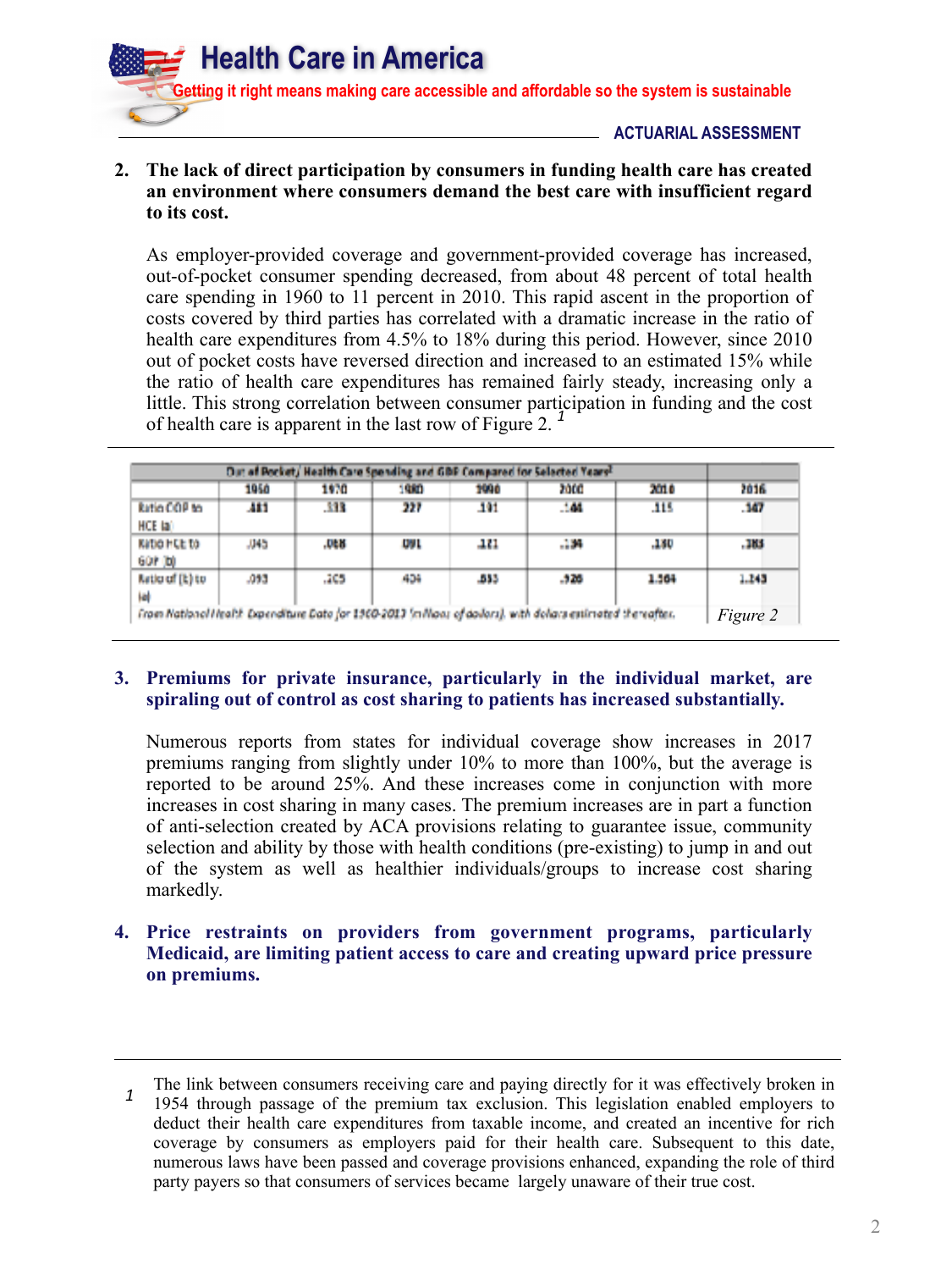# **ACTUARIAL ASSESSMENT**

Under ACA, Medicaid enrollment has increased from roughly 55 to 70 million people. But Medicaid reimbursements are at roughly 60% of the private market on average, and have seen a continuing decline over time relative to private markets. This low reimbursement results in a limited number of primary care providers accepting Medicaid patients, meaning they either go without care or use the emergency room. This generally means delayed care, higher admission rates than necessary to the hospital, and many more health care problems. Also, the increasing enrollment and percentage decline have resulted in more and more upward pressure on private reimbursements to make up the difference in lost revenue to providers. This upward pressure on rates along with this anti-selection discussed in point #3 above are the primary culprits percentage in the rate spirals observed today.

# **5. Patient/physician relationship is in distress as physicians spend more time on administration than on care.**

A report survey by the AMA estimated that only 27% of a physician's time is spent on delivering actual care to the patient while almost half is spend dealing with administrative and regulatory requirements.

#### **6. Tension between providers and insurers or government is emphasized.**



The combination of little consumer involvement in cost (#2) and the distress in the physician/patient relationship is resulting in a series of unintended consequences. That is, by separating most health care consumers from the health care payer, patients do not care how much health care or health insurance cost. And when health care consumers aren't interested in the price of care, health care providers can represent their own version of the services and products rendered whether by the hospital, physician or delivered by the drug company or equipment supplier. This scenario creates tension between the providers and payers whether the insurer, employer or government, who are left to adjudicate with little if any input from the user. This environment creates substantial opportunity for anti-selection in many forms. And for consumers, the *best care*, not the *best value*, becomes the health care system's driving force, driving a wedge between the patient and their medical experts.

**7. Health care and other entitlements have become a very major component of the economy and continue to expand both in cost and the number of people enrolled.**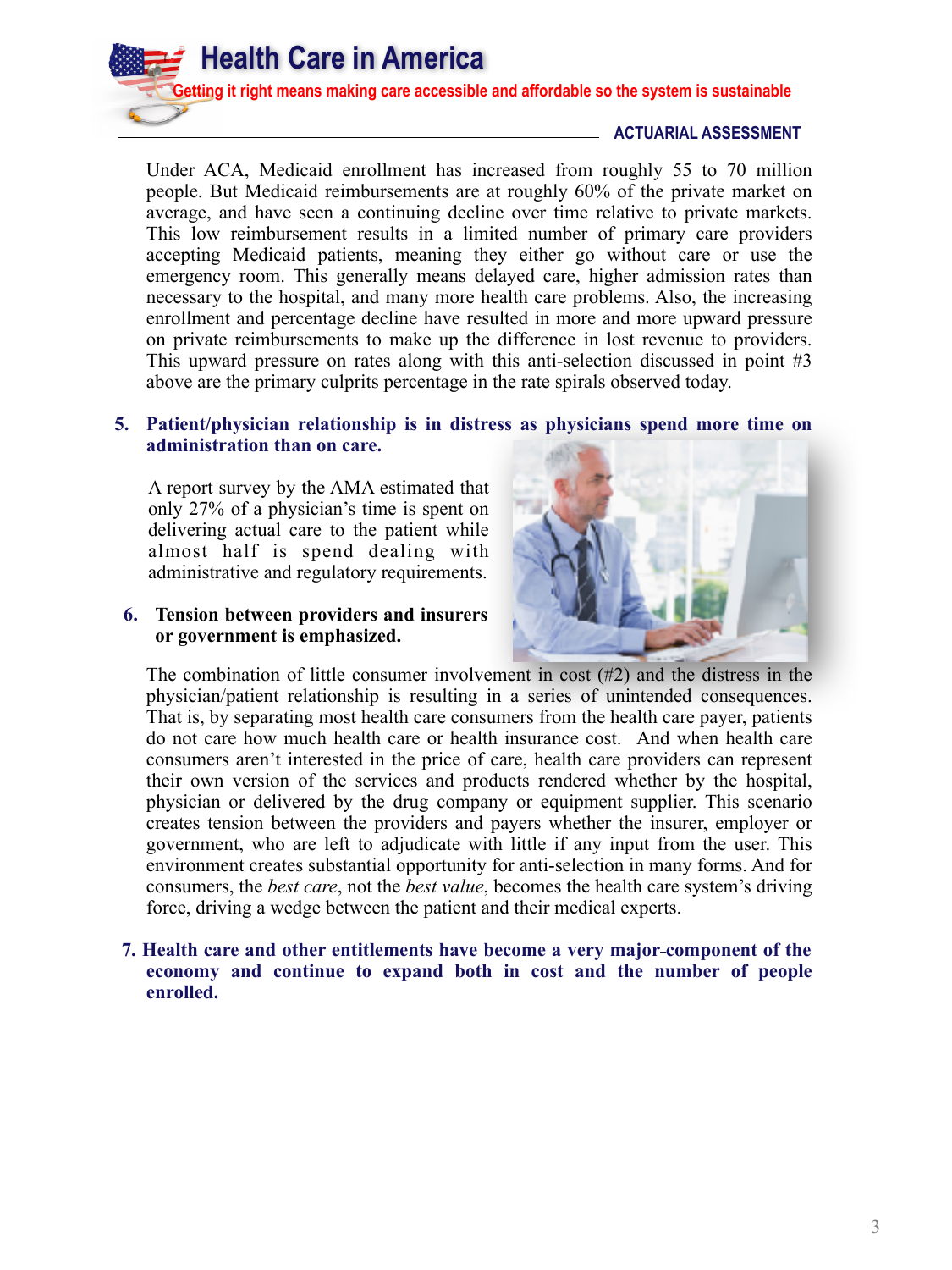#### **ACTUARIAL ASSESSMENT**

Today, government health care expenditures (Federal, State and Local) slightly exceed 50% of all health care expenditures, or more than 1.7 trillion dollars. And enrollment in the health care programs is roughly 120 million. These government programs are the predominant part of the entitlement programs in the United States, which now comprise roughly 70% of all government spending on a Federal, State and local basis. For 2016, we estimate that out of 6.7 trillion in these government expenditures, roughly 4.7 trillion go to entitlements. These costs threaten the ability of governments to meet other needs.

# **8. The current system of subsidies encourages consumption while adversely affecting employment and increasing costs.**

Our system provides substantial subsidies to many people who need financial help to improve or maintain better health or for other reasons. The system also, however, provides help to people who do not need it and discourages some people

from working more hours if at all to avoid losing subsidies. As one example, the premium tax exclusion, which allow employers to deduct all health care premiums paid on behalf of employees, provides a deduction for all employed individuals regardless of income or assets. As a result, this deduction results in higher paid employees receiving deductions that they do not need. It also encourages employees/employers to seek richer coverage than many need, since the employer is technically paying. And richer coverage than necessary means higher utilization and higher health care costs. Of course, this means lower wages are paid by employers because the can only afford to pay out so much compensation to employees and it also means less dollars are available for hiring and research. As such, employment is adversely impacted. Another example are requirements for benefit eligibility under Medicaid. Once income or assets attain a certain level or higher, all benefits/ subsidies are immediately revoked. This rule incentivizes people to limit income/ assets to no more than the prescribed amount.

#### **Lessons Learned**

#### ★ **Efficiency matters.**

The US is the leader in providing access to quality treatment and care for those with serious health conditions-We would assume this is an outcome that is desirable. The US has encouraged and subsidized the development of medical research to better human life expectancy and the quality of life and this costs money. And part of the reason health care costs are so high is that we treat all, even those with long odds of survival or short life expectancies. But another reason for the high cost is the poor efficiencies within the health care system. An objective that all citizens should be assured access to providers and quality care makes sense. But achieving this without being reasonably efficient ignores the fact that we have limited resources, and when demand exceeds supply, costs go up.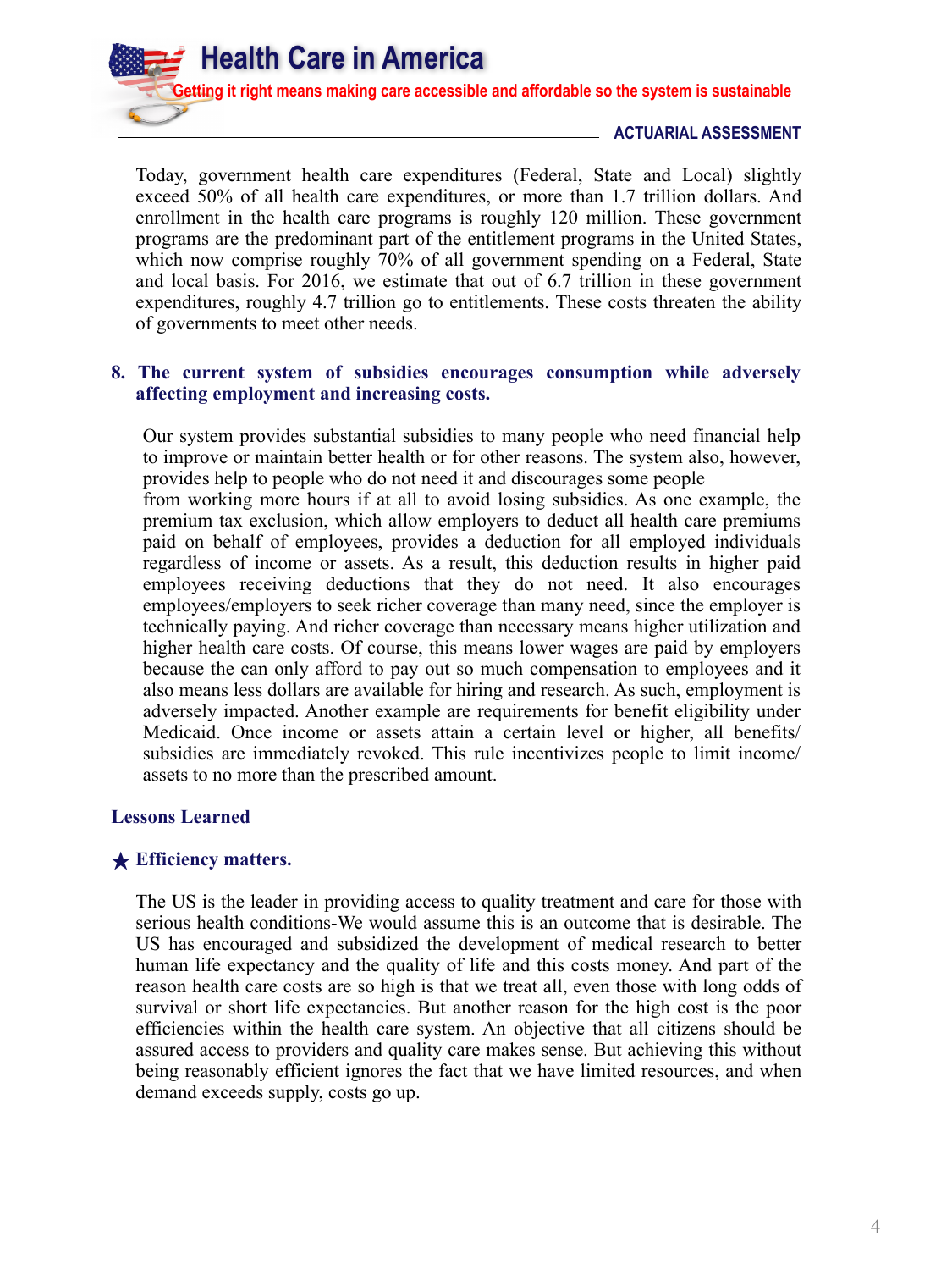**ACTUARIAL ASSESSMENT**

# ★ **Efficiency requires that consumers have access to information about all aspects of treatment and costs simultaneously, so that information is transparent and pricing across services is consistent with value.**

This is clearly not the case today. These shortfalls indicate that the patient/physician relationship needs to be dramatically improved. Comparisons of health care systems require looking at cost, quality and access to care across the entire spectrum of services. It also requires looking at the health status and other risk characteristics of the population.

# ★ **Ignoring actuarial principles ensures problems.**

The US spends the most on health care of any country and trends have been above that of GDP and the cost of living for a long time now- Many of our health care financing polices over many years have violated actuarial principles. The list is long but include, among others, the following:

- Creating guaranteed issue provisions ensuring coverage of pre-existing conditions without sufficient penalties or incentives to be covered previously: Insuring a house when it is already on fire is not consistent with the purpose of insurance or actuarial principles. See number x (fill in actual number when known) for more on pre-existing condition issues.
- Community rating laws: Premiums should reflect the risk characteristics of the person or group being insured. By risks we mean any identifiable characteristic for which credible evidence of a meaningful cost difference exists. Requiring premiums for some to subsidize others when the risks are not homogeneous based on clear evidence violates basic actuarial principles. But risks for which credible evidence does not exist, or for which society deems gathering this information to be too intrusive (i.e. genetic testing could be argued by some to be in this category), then premiums should not reflect this difference. A distinction must be made between such risk characteristics.
- Providing subsidies to purchase insurance that is more than is needed encourages over insurance or moral hazard. This means utilization will be higher than is necessary for optimum medical results. Too little insurance can create serious issues, but so does too much insurance.
- Level of consumer participation in funding: Medicaid and other health welfare programs have in general provided coverage without any incentives for the person to spend the money as though it is their own. This has resulted in very high utilization of services or anti-selection. Virtually all of the markets where coverage is provided by a third party in the US have this problem. The existence of the premium tax exclusion has encouraged employers to provide rich coverage for health care and with it more use of services and supplies than warranted. Government insurance programs often cover all costs as for Medicaid, but even where they do not, they allow supplemental insurance to fill in almost all gaps. Again, having little cost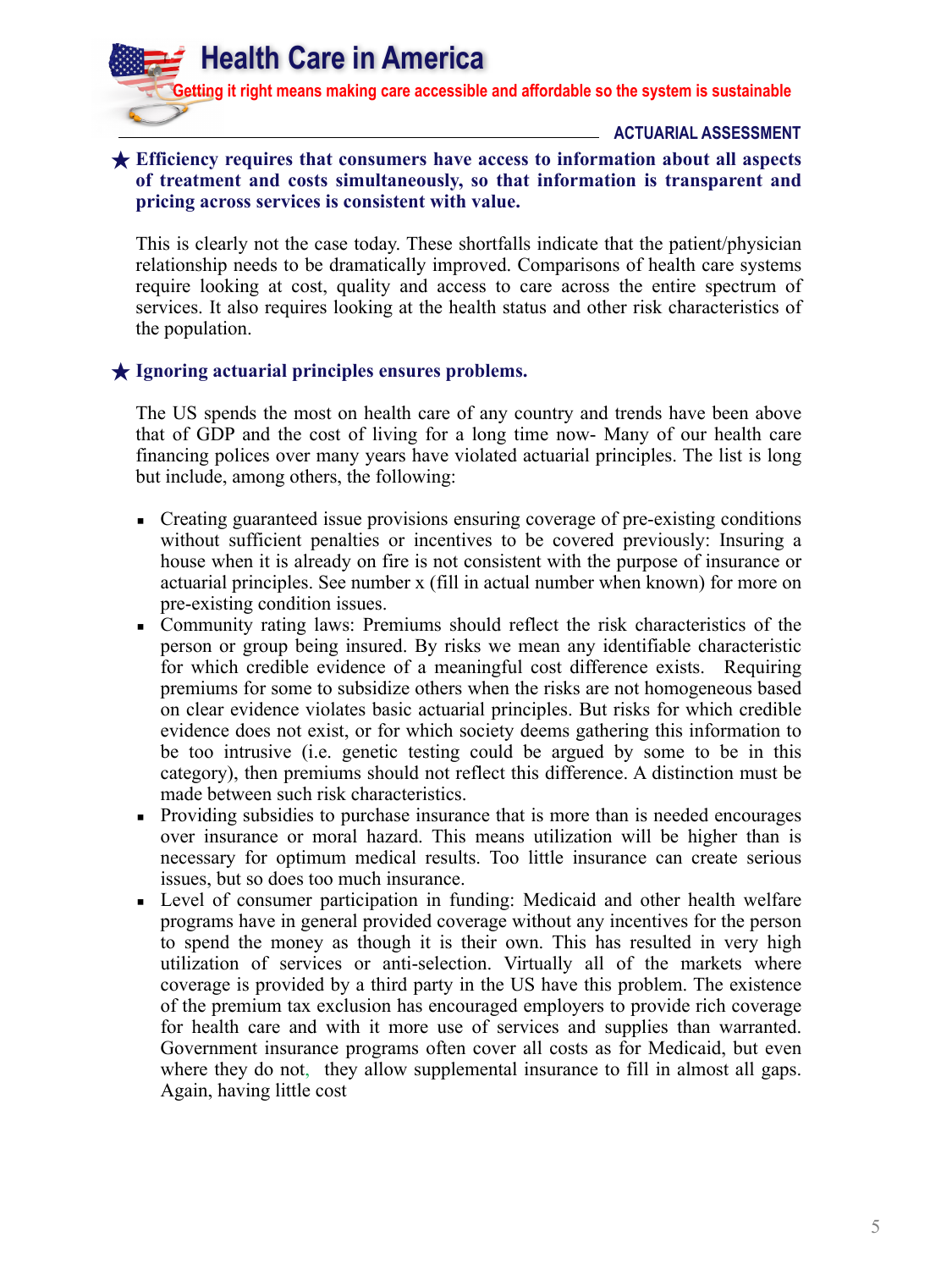

#### **ACTUARIAL ASSESSMENT**

sharing results in higher utilization of services, which often includes higher charges or unnecessary extra services. Cost comparisons across different scenarios based on actual experience suggest the answer is substantial. And prior studies have supported such differences, including the Rand study many years ago.

Price Restraints: Government programs generally rely on some form of price restraint to try and control costs. These restraints have in many cases, particularly for Medicaid, limited the access of patients to care through physicians and resulted in delivery of care in more expensive settings than necessary and other problems as noted above. This is another form of anti-selection. It is also hidden taxation, since providers must overcharge private patients to stay afloat. And as noted earlier, the price restraints also shift costs to private markets, escalating costs there.

Reimbursement and other rules provided under Government Insurance programs should follow basic actuarial and economic principles with respect to rating, eligibility, etc.. Rules for private plans and providers should do so as well. See the paper on Principles Underlying Actuarial Science (include footnote).

# ★ **Subsidies should be based on need.**

The US provides substantial subsidies to many people with low incomes or assets as well as those in poor health who need financial assistance-. Our system does allow people to access care who otherwise would not be able to do so. This safety net assistance allows people to improve or maintain better health status, potentially increasing the opportunity to better their lives. However, our system also provides subsidies to many people who do not need one or who need much less than necessary. For instance, virtually everyone who is working or receiving wages receives a subsidy through the premium tax exclusion. Further, the system of subsidies is poorly coordinated across various health and other welfare programs resulting in marginal tax rates for some that exceed 100%, thereby discouraging work and encouraging people to stay in the safety net rather than helping them to exit it. For these reasons, the system of subsidies needs to be modified in many ways. That includes considering all forms of subsidies and safety nets in aggregate so that the individual or family situation as applicable is addressed in its entirety, rather than using the current piecemeal approach.

# ★ **Respect for generational equity is essential.**

The financial situation of health care and other safety nets, including social insurance and many public pension plans, is perilous and likely hindering economic growth. Clearly, generations to date have not even come close to funding the benefits used or about to be used, and our unfunded liabilities are immense. Either we need to address how to amortize these or future generations will end up seeing benefits cut. Any reforms should recognize these issues and our limits. Financial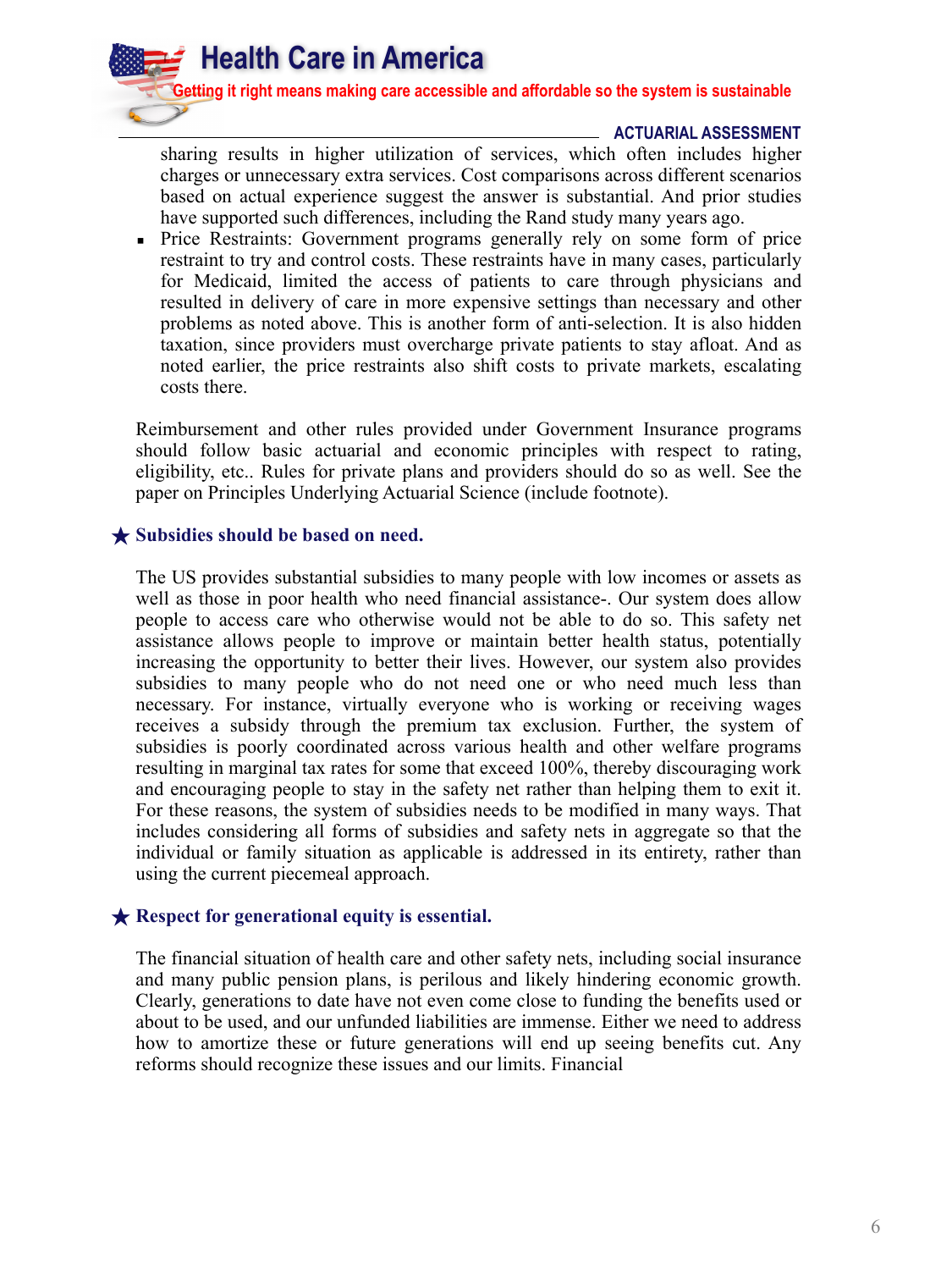# **ACTUARIAL ASSESSMENT**

and human resources are scarce. Generational equity would argue that each generation should contribute aggregate funds to the system roughly equal to the aggregate contributions they expect to receive. For generations where this is not possible (such as those eligible at the onset of a program), a method should exist to amortize the deficiency. Therefore, given our current situation, any future equity considerations would dictate that there should be a plan in place to amortize the majority of unfunded liabilities.

# **Actuarial Principles and the Process of Change**

Wikipedia defines actuarial science as, "the discipline that applies mathematical and statistical methods to assess risk in insurance, finance and other industries and professions". And actuaries as, "professionals who are qualified in this field [of actuarial science] through intense education and experience. In many countries,[including the United States] actuaries must demonstrate their competence by passing a series of thorough professional examinations."

When evaluating proposals for systemic change, actuaries: a) examine the need for change (see above); b) identify the objectives and desired outcomes offered in defense of the proposed changes; c) weigh the proposed changes against the fiscal and management principles unique and appropriate to the particular system for which change is being proposed; d) weigh the changes being proposed against the fundamental principles of responsible actuarial science and e) establish criteria for evaluating results and recalibration..

# ❑ **Objectives and Outcomes**

The context in which calls for change are being made appear to be driven less by differences of opinion about desired outcomes than by different views of how to achieve those outcomes. Most of the public commentary on the American health care system suggests widespread agreement, for example, that:

- All Americans should be afforded access to quality health care, as a basic necessity of life.
- Health insurance should be available so that receiving such care will not bankrupt citizens or deprive them and their family of life's other basic necessities, including food and shelter.
- Individuals are responsible for meeting their basic needs; however, for those who are unable to do so, society (i.e., fellow citizens, through the government) will provide some assistance.

# ❑ **Management Principles specific to the US Health Care System**

• Broad-based participation is key to a stable financing system; thus, system incentives must encourage participation and discourage non-participation.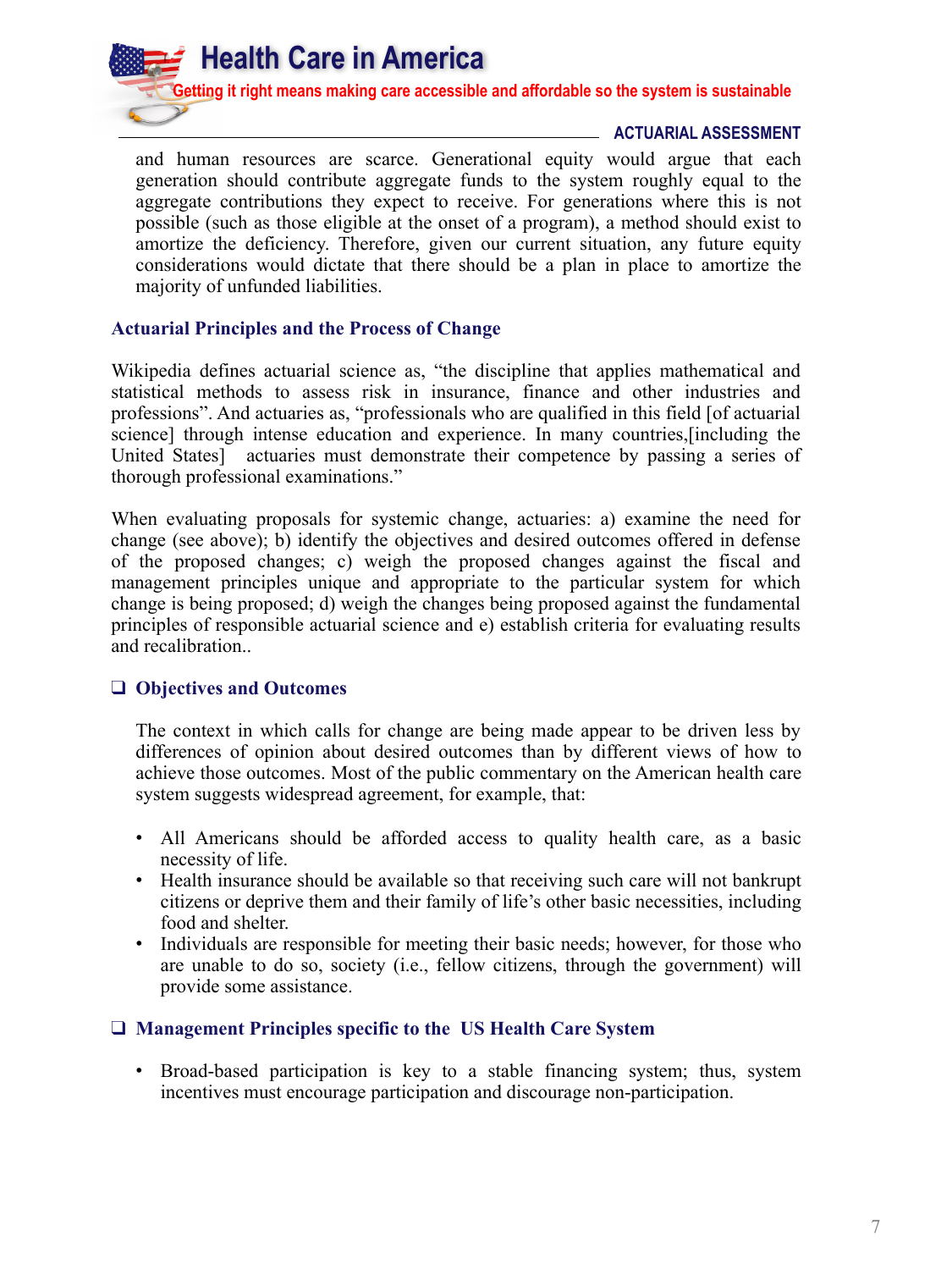**Getting it right means making care accessible and affordable so the system is sustainable**

# **ACTUARIAL ASSESSMENT**

- To avoid excessive system costs associated with overutilization, participants must have skin in the game at both time of enrollment (e.g., premiums) and time of service (e.g., co-payments). Likewise, payments to health care providers should incentivize positive outcomes at reasonable cost, rather than high volume and complexity of services.
- Insurance programs, whether private or public, should be consistent with the purpose of insurance, and generally targeted at catastrophic losses rather than "everyday" occurrences.
- Providers and suppliers of medical services and products should be able to practice in an environment where they can provide the best value to those they serve while satisfying professional guidelines.
- Consumers should have access to transparent information about all aspects of treatment and costs.
- Government premium or other subsidies should be based on the needs of individuals and families. and avoid "cliffs" that may discourage efforts to increase earnings. Ideally, such needs should reflect both current income and assets, relative to unsubsidized individuals/families.
- Government premium or other subsidies should avoid "cliffs" that may discourage efforts to increase earnings. Ideally, such needs should reflect both current income and assets, relative to unsubsidized individuals/families.

#### ❑**Actuarially Responsible Management Principles**

**Health Care in America** 

- ◉ Social insurance program designs should recognize and operate within the nation's financial, budgetary and human resource limitations.
- ◉ Rules for scoring (i.e., estimating costs) and managing social insurance programs should follow basic actuarial and economic principles.
- ◉ Reimbursement and other rules provided under Government Insurance Programs should reflect marketplace realities, rather than distort them via artificial price controls and cost shifting adjustments, and should include claims management and legal controls to minimize fraud and tort abuses.
- ◉ Each generation should contribute aggregate funds to the system that are roughly equal to the aggregate benefits they expect to receive. For generations where this is not possible (such as those eligible at the onset of a program), a method should exist to amortize the deficiency.
- ◉ Government subsidies should be based on need.

# **Getting It Right: Making America's health care system more effective, efficient and equitable.**

Ultimately, the American health care system should satisfy all of the above principles. That said, corrections to existing flaws and transitions to sounder approaches will take some time to complete and there is a need to recognize the fact that the direction of the system needs to change, even if moving forward means that satisfaction of such principles occurs gradually.